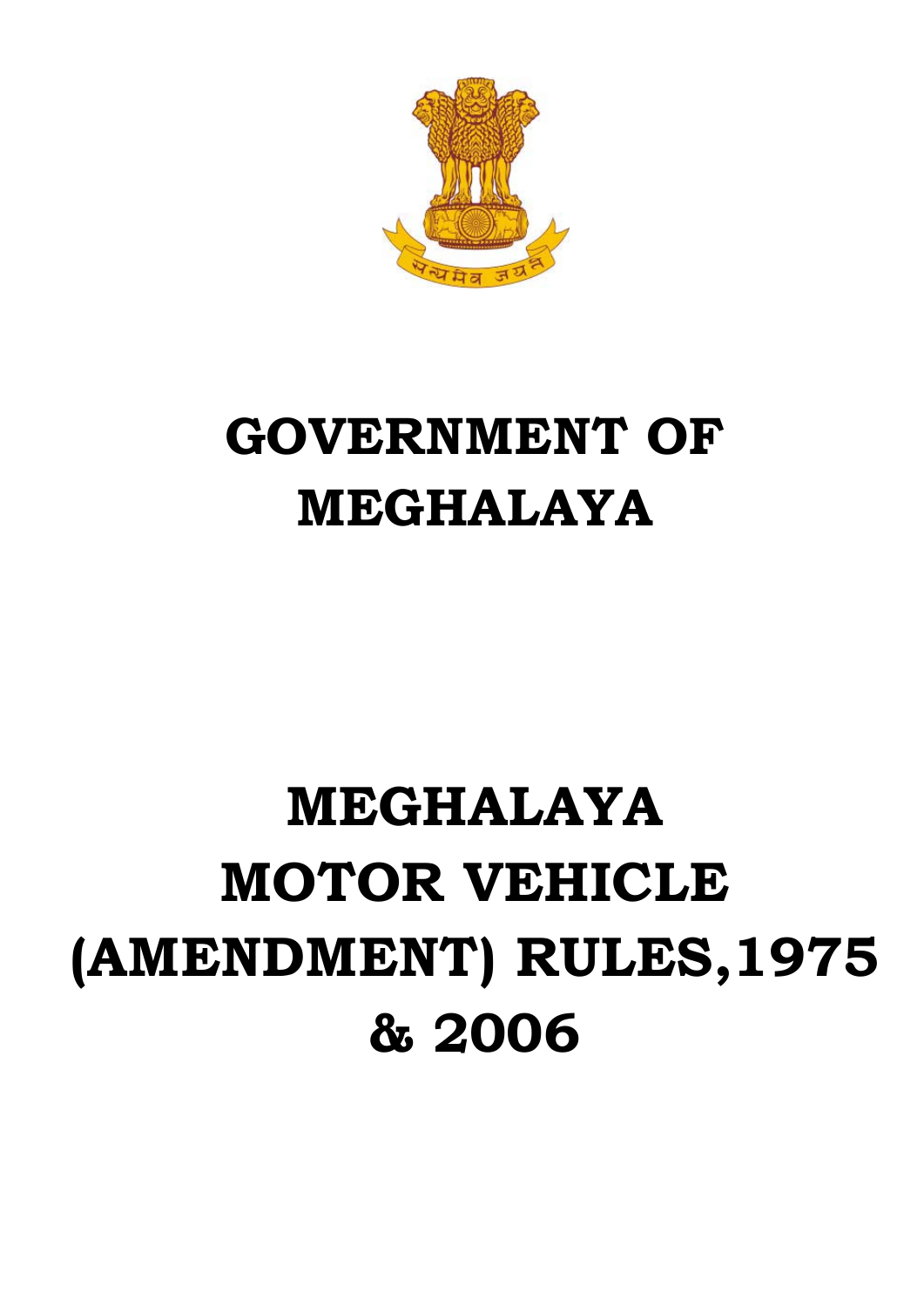# **The 28th October, 1975**

 No.Trans.132/74/Pt.1/37.- In exercise of the powers conferred by Section 68 of the Motor Vehicles Act, 1939, the Governor of Meghalaya hereby makes the following amendments to the Assam Motor Vehicles Rules, 1940, in their application to the State of Meghalaya. Draft Amendments had been published vide Notification No./DT/3/72/32 in the Gazette of Meghalaya, dated 9th September 1975 as required under sub-section (1) of Section 133 of the said Act.

#### **AMENDMENTS**

- 1. *General Amendments*.- Whenever the expression "*Assam*" occurs in the Assam Motor Vehicle Rules, 1940 including the short title the expression "*Meghalaya*" shall be substituted.
- 2. *Amendment of Rule 1.-* For Rule 1, substitute "1. *Short title and application.-* (a) These rules may be called the Meghalaya Motor Vehicles Rules.

(b) They shall save as expressly provided otherwise, apply to, and in relation to, all Motor Vehicles in the State of Meghalaya."

- 3. *Amendment of Rule 61.-* In Rule 61 for the word "eleven" the word "three" shall be substituted.
- 4. *Amendment of the Schedule.* For the Fourth Schedule to the rules, substitute –

# **"THE FOURTH SCHEDULE**

### (*See* Rule 61)

 Definition of regions constituted for the purposes of Section 44 of the Motor Vehicles Act, 1939.

#### *Regions*

- 1. Shillong Regional Transport Authority Khasi Hills District, Headquarters, Shillong.
- 2. Jowai Regional Transport Authority– Jaintia Hills District, Headquarters, Jowai.
- 3. Tura Regional Transport Authority Garo Hills District, Headquarters, Tura.

The State Transport Authority will function as the Regional Transport Authority for the Shill – Gauhati Road".

> **R.NATARAJAN Secretary to the Govt. of Meghalaya Transport Department.**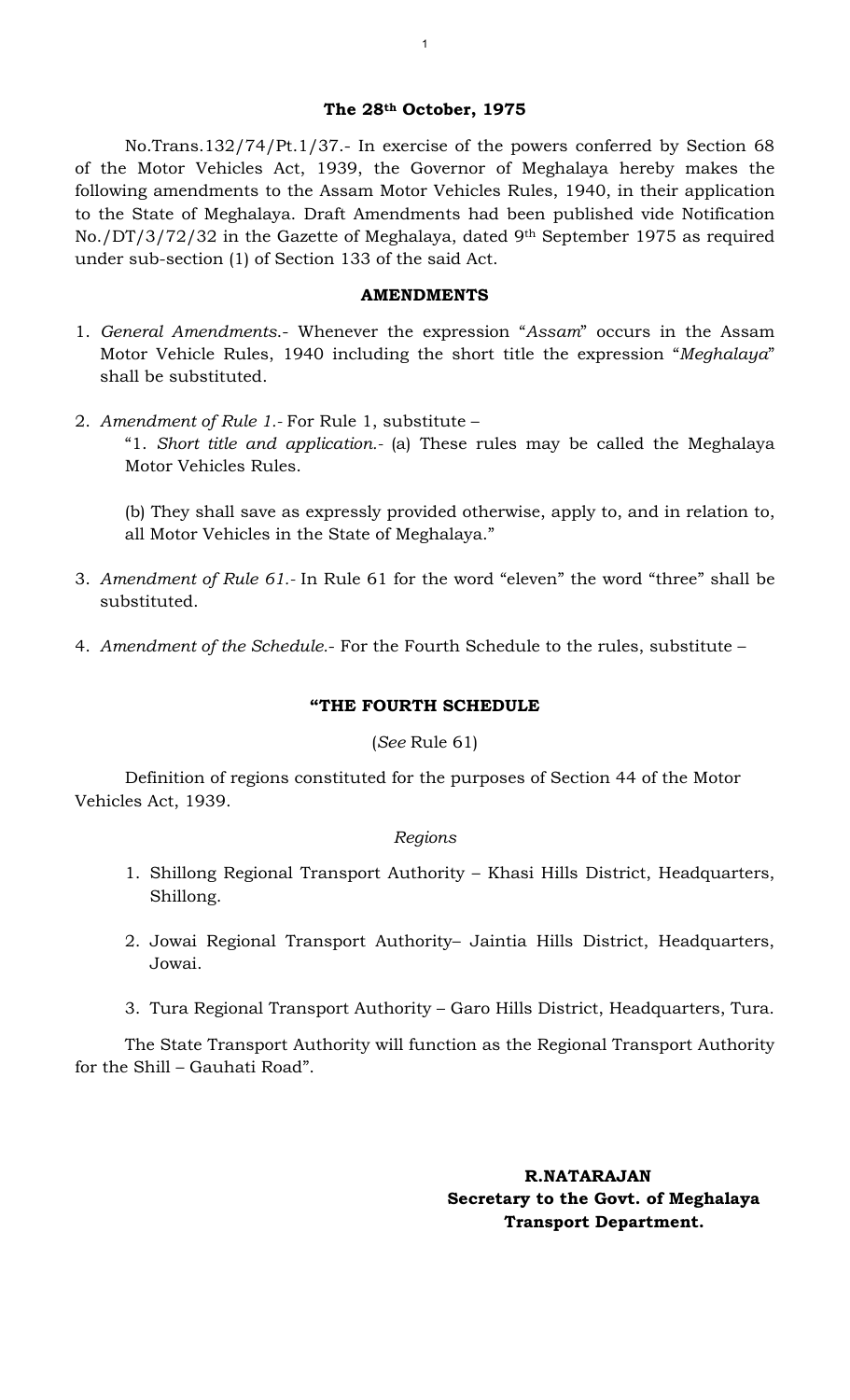#### **The 13th October, 2006**

 No.TPT.39/2006/91. – In exercise of the power conferred under clause (p)of sub-section (2) of Section 65 of the Motor Vehicle Act 1988 (Central Act No. 59 of 1988), the Government of Meghalaya is pleased to further amend the Meghalaya Motor Vehicle Rules (Assam Rule 1940 as adapted by Meghalaya) as follows:-

1. **Short title and commencement.-** (1) These may be called the Meghalaya Motor Vehicle (Amendment) Rules, 2006.

(2) They shall come into force from the date of Notification in the official Gazette.

2. **Insertion of New Section 41A and 41B**:- After the existing rules 41 of the Meghalaya Motor Vehicle Rules (Assam rules 1940 as adopted by Meghalaya) the following new rules shall be inserted, namely:-

**"41A. Application on for High security Registration Plate for Motor vehicle:-**  An application for supply/fixing of high Security registration plates on motor vehicles shall be made in Form-I,II,III and IV appended in the rules to the registering authority where the vehicle is registered r be registered.

**"41B. Form and manner of display of registration plates on motor vehicle:-**  After the commencement of these rules the registration plate of a motor vehicle shall be displayed both at the front and at the rear of all motor vehicles clearly and legibly in the form and manner prescribed as per the following specifications name:-

- (1) The plate is to be solid unit made of 1.0 mm. aluminium conforming to DIN 1745/DIN 1783 or ISO 7591, and such plate shall be suitable for not minimum (5) years. The fast coloring of legend and border to be done by hot stamping.
- (2) The letters and numerals on the registration plates shall be embossed and hot stamped.
- (3) To protect against counterfeiting, a chromium based hologram og size 20mmx20mm.is to be applied by hot stamping on top left hand corner of the plate in both front and rear plates. The hologram shall contain logo of CHAKRA (a national sign) in blue colour.
- (4) The hot stamping film to be applied on the letters/numerals of the license number shall bear the inscription "INDIA". The letter "INDIA" shall be type Arial Bold script at 45 degree inclination with sequential lines being the mirror image of the other. (This is called security inscript).
- (5) A third registration plate in the form of self destructive type chromium based hologram sticker in size of 100mm.x60mm. to be fixed on the inner side of left hand corner windshield of the vehicle, giving details like name of registering authority, engine and chassis number etc. of the vehicle. On the bottom of the right corner of the sticker a chromium base hologram of smaller size of 10mm.x10mm. is to be applied. The sticker is to be essentially a diffraction foil film with reflective index and shall have the chromium based hologram embedded.
- (6) The registration plate in rear of the vehicle shall be fastened with nonremovable/non-reusable snap lock system (two snap locks).